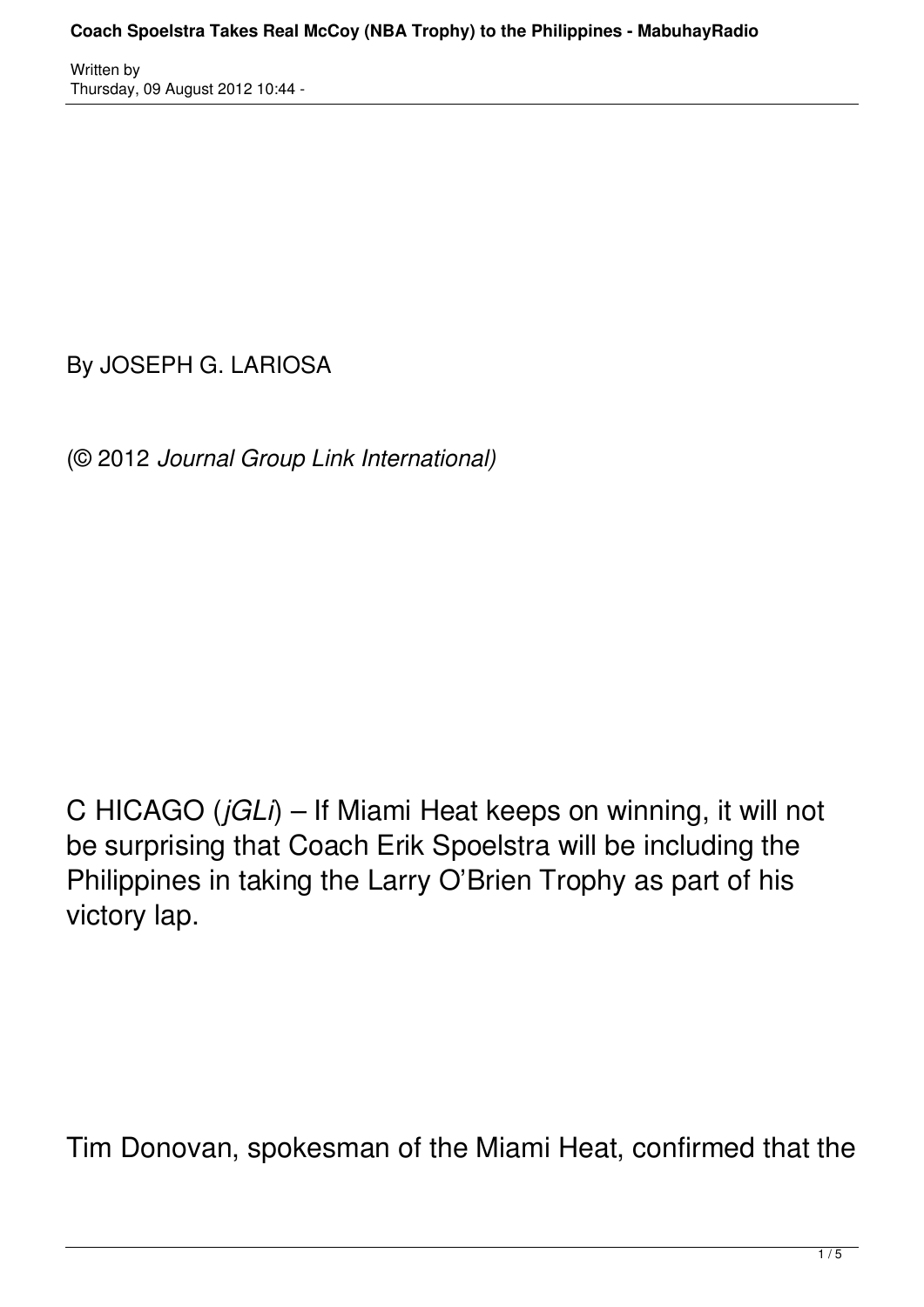trophy Mr. Spoelstra took with him to the Philippines is the real McCoy, not just a replica.

Before winning the NBA championship less than two months ago, Mr. Spoelstra drew up a plan that would motivate his players to win the Larry O'Brien trophy.

He sworn his players to secrecy in an effort to energize his players during the post season coming up with rubber molded into a trophy and black in color, signed by each player, promising to play together as a team to win the championship.

According to the *Miami Herald*, not even Miami Heat President Pat Riley knew the pact.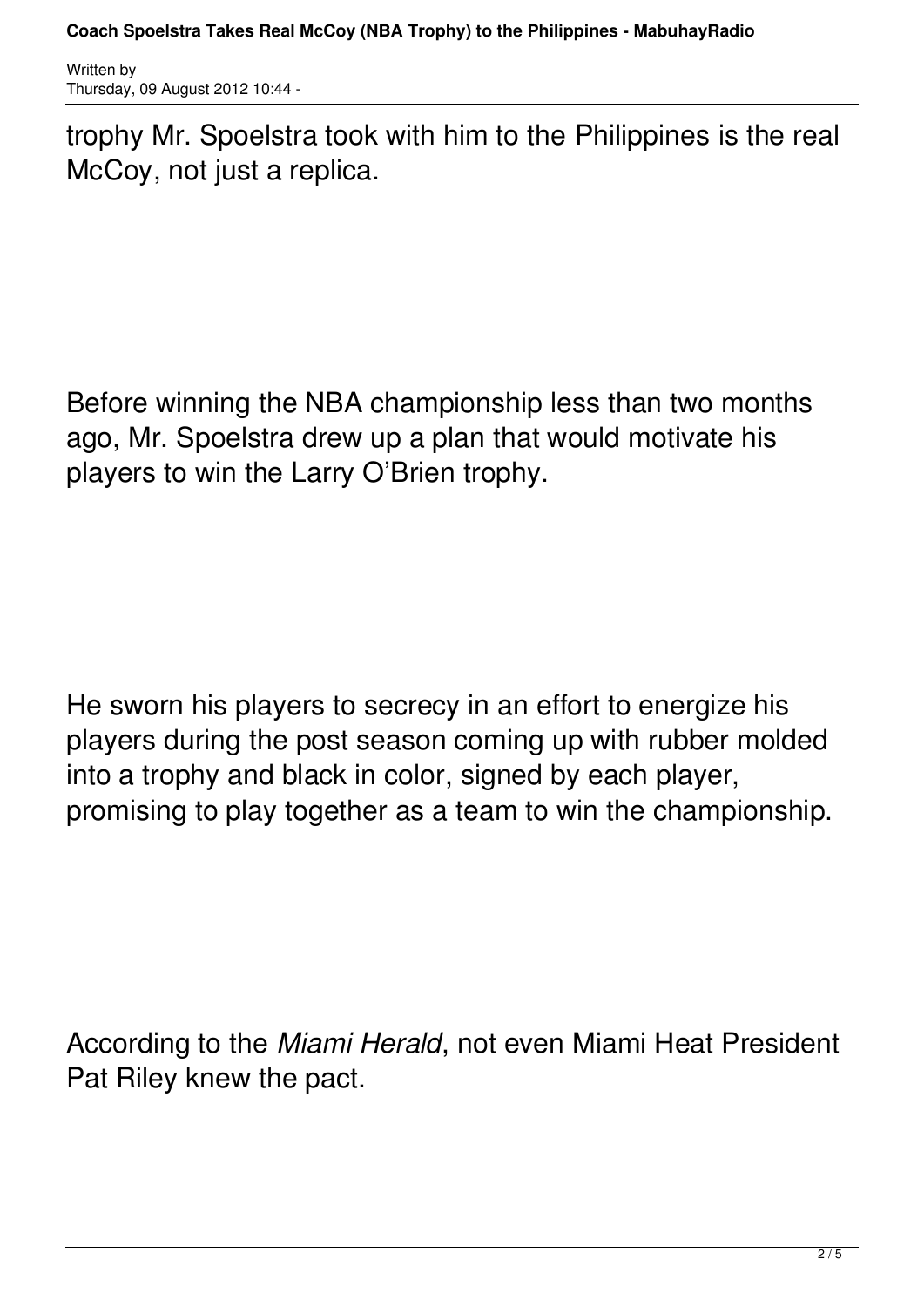After each victory in the playoffs, Spoelstra and his players secretly marked a victory notch on the replica trophy.

"We had to see 16 of those notches before we could even get happy," Dwayne Wade said. "In the locker room, we put that last notch on there, everybody started screaming and yelling."

It was not explained how Mr. Spoelstra came up with the idea.

But it mirrored the superstition of basketball great Michael Jordan, who led the Chicago Bulls to six NBA championship, by wearing his University of North Carolina shorts under his uniform in every game, Jordan led the UNC to the NCAA championship in 1982 and the shorts was credited for bringing him luck. In order to cover his shorts, Jordan began wearing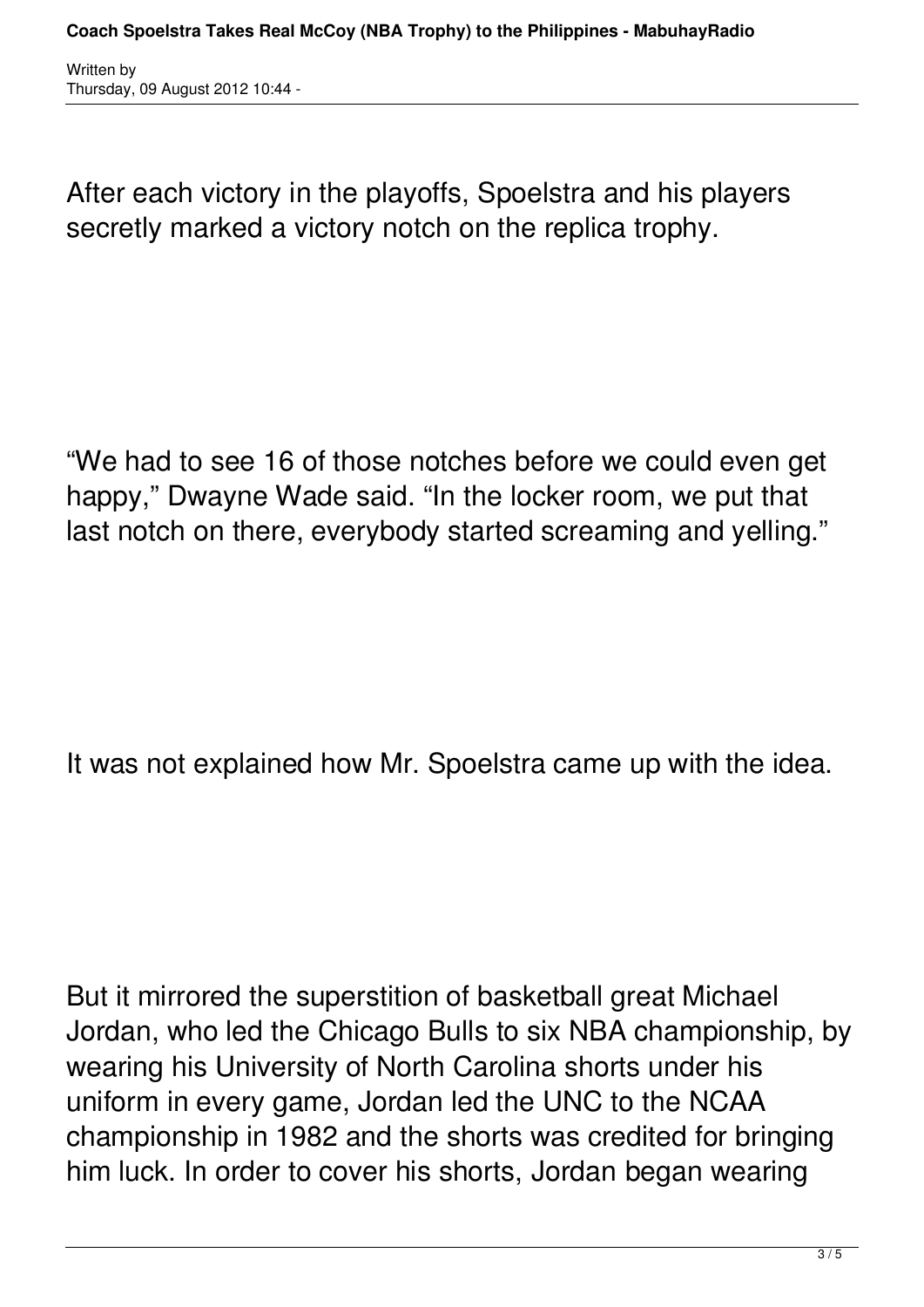longer shorts, which set the trend in the NBA.

When Mr. Spoelstra paid a call on President Aquino last Thursday, he spilled the beans how he became the first Asian and Filipino-American winner of the golden NBA championship trophy.

On his fourth consecutive visit to the Philippines, his fourth attempt at the NBA crown turned out to be a charm.

Spoelstra's mother hails from San Pablo City in the Philippines.